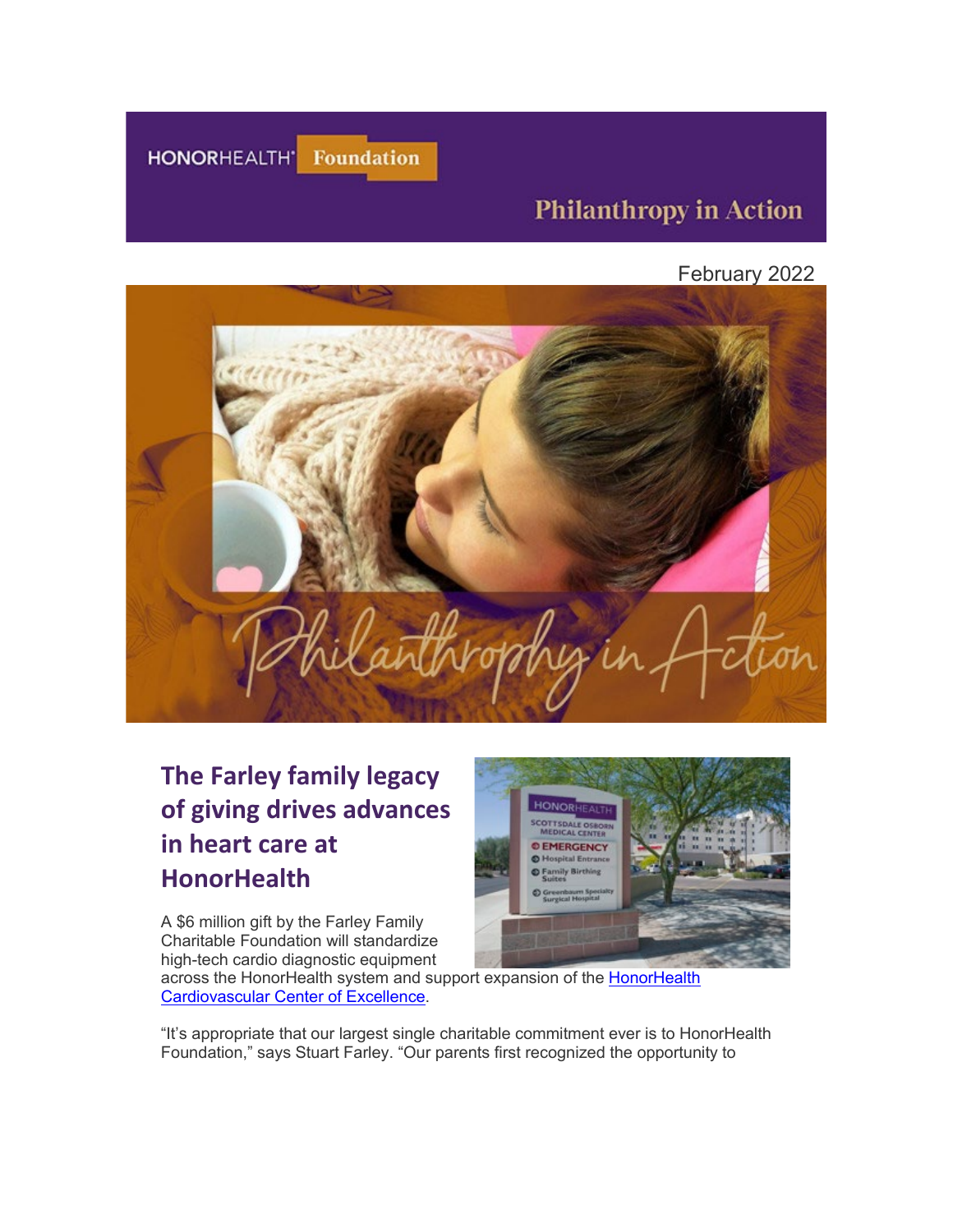contribute to the quality of healthcare in Arizona and taught us the joy in giving back. We are proud to continue supporting the work that was so important to them."

With this gift, the Farley Family Charitable Foundation enables HonorHealth to install standardized echocardiogram technology across the six-hospital system. With identical ECHO machines at each HonorHealth medical center, employees can step in confidently at any location. This cross-training provides valuable flexibility as hospitals deal with a shortage of healthcare workers.

"This gift is truly remarkable, as a new generation upholds an 18-year legacy of investment in HonorHealth, started by Jim and Nancy Farley," notes Jared Langkilde, president and CEO of HonorHealth Foundation. Following the passing of their parents, the Farley children have continued to invest in HonorHealth through their family foundation.

Generational giving continues to make a difference to the future of all Arizonans.

## **HonorHealth priorities affirm Foundation focus in 2022 - part two**

Last month we outlined fundraising priorities to support HonorHealth and our community, which included: [Cardiovascular Centers of](https://urldefense.com/v3/__https:/eml-pusa01.app.blackbaud.net/intv2/j/CF77140A-02B1-4C62-ACFA-A8D24DACA862/r/CF77140A-02B1-4C62-ACFA-A8D24DACA862_d33535db-afd3-4cf2-b20a-c528552561cf/l/82136BEE-EEAF-4309-B8F4-FAF7F229B142/c__;!!AtGvImiT!mzldLfk1YOpGS8zJ6shJ5eZj8wpYndxVzod4XpsX5IhfgfDNmnT2f0H9up8HRTMVig$)  [Excellence,](https://urldefense.com/v3/__https:/eml-pusa01.app.blackbaud.net/intv2/j/CF77140A-02B1-4C62-ACFA-A8D24DACA862/r/CF77140A-02B1-4C62-ACFA-A8D24DACA862_d33535db-afd3-4cf2-b20a-c528552561cf/l/82136BEE-EEAF-4309-B8F4-FAF7F229B142/c__;!!AtGvImiT!mzldLfk1YOpGS8zJ6shJ5eZj8wpYndxVzod4XpsX5IhfgfDNmnT2f0H9up8HRTMVig$) [Desert Mission Endowment](https://urldefense.com/v3/__https:/eml-pusa01.app.blackbaud.net/intv2/j/CF77140A-02B1-4C62-ACFA-A8D24DACA862/r/CF77140A-02B1-4C62-ACFA-A8D24DACA862_d33535db-afd3-4cf2-b20a-c528552561cf/l/4101D346-CDD0-4E35-A570-DDBA01D60C30/c__;!!AtGvImiT!mzldLfk1YOpGS8zJ6shJ5eZj8wpYndxVzod4XpsX5IhfgfDNmnT2f0H9up-UCSaylw$) and the [Greatest Need Fund.](https://urldefense.com/v3/__https:/eml-pusa01.app.blackbaud.net/intv2/j/CF77140A-02B1-4C62-ACFA-A8D24DACA862/r/CF77140A-02B1-4C62-ACFA-A8D24DACA862_d33535db-afd3-4cf2-b20a-c528552561cf/l/636C7866-712A-4D9F-928F-5D1C89E6F3A4/c__;!!AtGvImiT!mzldLfk1YOpGS8zJ6shJ5eZj8wpYndxVzod4XpsX5IhfgfDNmnT2f0H9up-WHVWYjQ$) Our other strategic priorities for 2022 include the following programs for transformational impact. Consider how you might contribute to the growth of these vital services to benefit our patients and our community.



#### **[HonorHealth Research and Innovation Institute](https://urldefense.com/v3/__https:/eml-pusa01.app.blackbaud.net/intv2/j/CF77140A-02B1-4C62-ACFA-A8D24DACA862/r/CF77140A-02B1-4C62-ACFA-A8D24DACA862_d33535db-afd3-4cf2-b20a-c528552561cf/l/6BEE248F-E042-4E0B-A32C-B596ADCC610C/c__;!!AtGvImiT!mzldLfk1YOpGS8zJ6shJ5eZj8wpYndxVzod4XpsX5IhfgfDNmnT2f0H9up_8fVSZrw$)** (HRII)

Thanks to generous donors like you, community well-being is moving forward in more ways than you can imagine. With your support HRII is discovering new drugs, developing novel treatments and technologies and expanding scientific knowledge. All to benefit patients and families in our community and around the world who face everything from cancer and cardiovascular disease to neurological conditions. Embracing innovation to improve medicine today and shape its future tomorrow, we're one of the nation's foremost research organizations—offering healing and hope.

#### **[Integrative medicine – a holistic approach to wellness](https://urldefense.com/v3/__https:/eml-pusa01.app.blackbaud.net/intv2/j/CF77140A-02B1-4C62-ACFA-A8D24DACA862/r/CF77140A-02B1-4C62-ACFA-A8D24DACA862_d33535db-afd3-4cf2-b20a-c528552561cf/l/8B21A282-3074-4588-92D5-913620639118/c__;!!AtGvImiT!mzldLfk1YOpGS8zJ6shJ5eZj8wpYndxVzod4XpsX5IhfgfDNmnT2f0H9up85qwF5jg$)**

Integrative medicine is an evidence-based, healing-oriented approach that combines conventional medicine and complementary (alternative) therapies. Using a team-based approach it looks for opportunities to improve your overall wellness, based on what's important to you to help you live your best life. The therapies work towards improving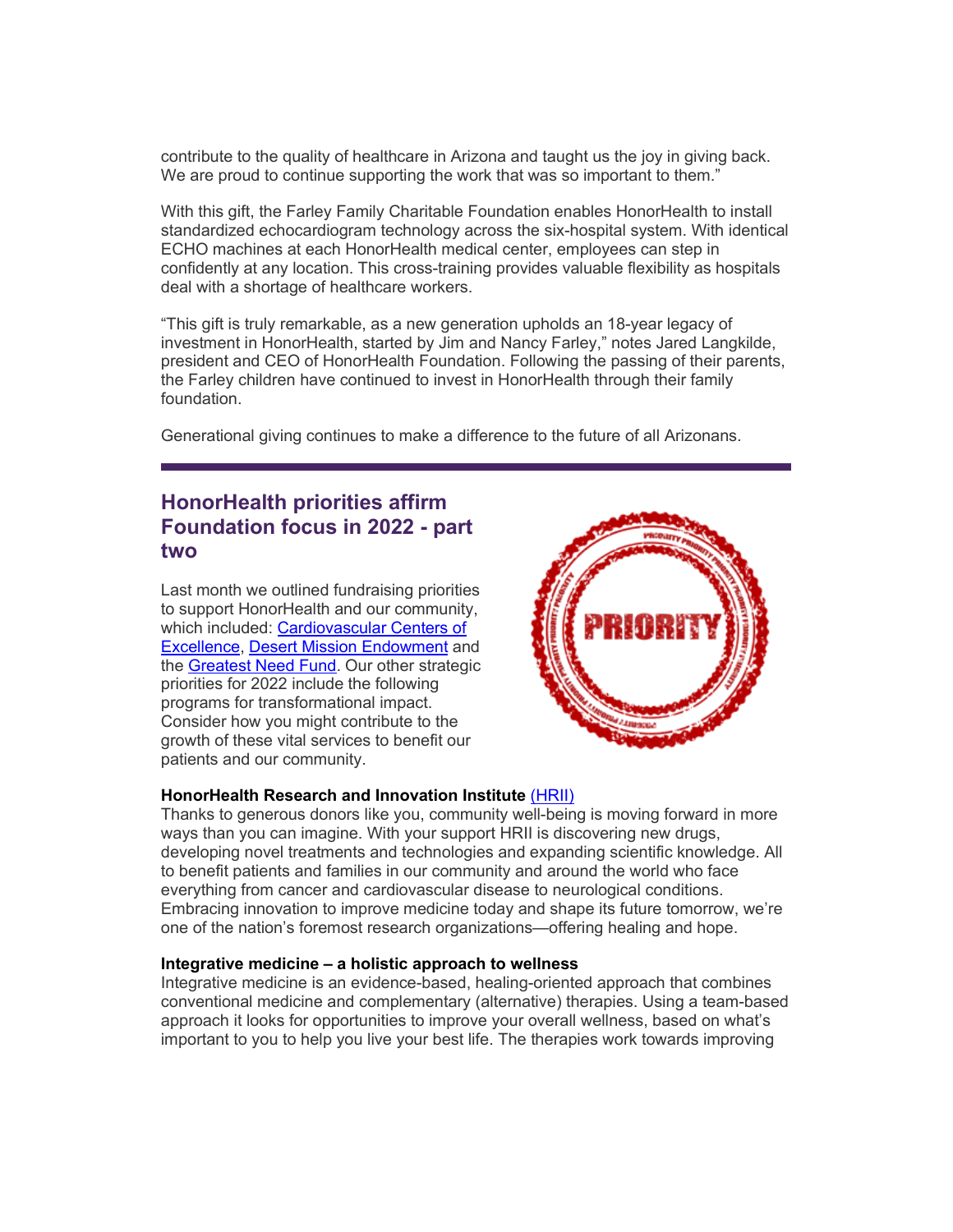your overall health and wellness, while focusing on nutrition, exercise, sleep and stress management.

If you are living with chronic health issues that aren't easily managed by conventional treatments and medication, you may want to consider integrative medicine, which also incorporates acupuncture, massage, supplements and more.

#### **[Behavioral Health Patient Assistance Endowment](https://urldefense.com/v3/__https:/eml-pusa01.app.blackbaud.net/intv2/j/CF77140A-02B1-4C62-ACFA-A8D24DACA862/r/CF77140A-02B1-4C62-ACFA-A8D24DACA862_d33535db-afd3-4cf2-b20a-c528552561cf/l/7CA56FEA-E3EC-48C8-9FDC-DD96BE64DED7/c__;!!AtGvImiT!mzldLfk1YOpGS8zJ6shJ5eZj8wpYndxVzod4XpsX5IhfgfDNmnT2f0H9up9vrMHA6g$)**

HonorHealth is opening the [Via Linda Behavioral](https://urldefense.com/v3/__https:/eml-pusa01.app.blackbaud.net/intv2/j/CF77140A-02B1-4C62-ACFA-A8D24DACA862/r/CF77140A-02B1-4C62-ACFA-A8D24DACA862_d33535db-afd3-4cf2-b20a-c528552561cf/l/0FE35293-C428-4873-A0DE-2FBC7F9B87E8/c__;!!AtGvImiT!mzldLfk1YOpGS8zJ6shJ5eZj8wpYndxVzod4XpsX5IhfgfDNmnT2f0H9up9uaFnq9g$) Hospital with a newly formed partnership to significantly improve access to the full continuum of behavioral health programs and services to meet growing community needs. The dedicated Behavioral Health Patient Assistance Endowment will provide financial assistance to help patients undergoing treatment, whether outpatient or partial hospitalization, receive the continued quality of care they need post-discharge.

Your gift to any of these priority programs helps drive transformational care and touch countless lives in our community.



## **Great play, great fun FORE a great cause**

The HonorHealth Foundation Pro-Am is scheduled for Friday, April 1, 2022. Join us for a fabulous round of golf at Grayhawk Gold Club to support two priority programs: the [Greatest](https://urldefense.com/v3/__https:/eml-pusa01.app.blackbaud.net/intv2/j/CF77140A-02B1-4C62-ACFA-A8D24DACA862/r/CF77140A-02B1-4C62-ACFA-A8D24DACA862_d33535db-afd3-4cf2-b20a-c528552561cf/l/13F89B17-7751-4C8C-A4BB-16B2466D255D/c__;!!AtGvImiT!mzldLfk1YOpGS8zJ6shJ5eZj8wpYndxVzod4XpsX5IhfgfDNmnT2f0H9up9BFyQIOQ$)  [Needs Fund](https://urldefense.com/v3/__https:/eml-pusa01.app.blackbaud.net/intv2/j/CF77140A-02B1-4C62-ACFA-A8D24DACA862/r/CF77140A-02B1-4C62-ACFA-A8D24DACA862_d33535db-afd3-4cf2-b20a-c528552561cf/l/13F89B17-7751-4C8C-A4BB-16B2466D255D/c__;!!AtGvImiT!mzldLfk1YOpGS8zJ6shJ5eZj8wpYndxVzod4XpsX5IhfgfDNmnT2f0H9up9BFyQIOQ$) and the [Desert Mission](https://urldefense.com/v3/__https:/eml-pusa01.app.blackbaud.net/intv2/j/CF77140A-02B1-4C62-ACFA-A8D24DACA862/r/CF77140A-02B1-4C62-ACFA-A8D24DACA862_d33535db-afd3-4cf2-b20a-c528552561cf/l/6BD594D5-18BD-4807-9ECA-EB5955715D56/c__;!!AtGvImiT!mzldLfk1YOpGS8zJ6shJ5eZj8wpYndxVzod4XpsX5IhfgfDNmnT2f0H9up9-JcS8Iw$)  [Endowment.](https://urldefense.com/v3/__https:/eml-pusa01.app.blackbaud.net/intv2/j/CF77140A-02B1-4C62-ACFA-A8D24DACA862/r/CF77140A-02B1-4C62-ACFA-A8D24DACA862_d33535db-afd3-4cf2-b20a-c528552561cf/l/6BD594D5-18BD-4807-9ECA-EB5955715D56/c__;!!AtGvImiT!mzldLfk1YOpGS8zJ6shJ5eZj8wpYndxVzod4XpsX5IhfgfDNmnT2f0H9up9-JcS8Iw$)

Teams are being formed now. Each golf team will be comprised of an amateur foursome coupled with a golf



### **Say "thank you" and show your gratitude - National Doctors' Day**

In honor of [National Doctors' Day,](https://urldefense.com/v3/__https:/eml-pusa01.app.blackbaud.net/intv2/j/CF77140A-02B1-4C62-ACFA-A8D24DACA862/r/CF77140A-02B1-4C62-ACFA-A8D24DACA862_d33535db-afd3-4cf2-b20a-c528552561cf/l/7F3714E5-4256-409B-9763-A215E0E94D0B/c__;!!AtGvImiT!mzldLfk1YOpGS8zJ6shJ5eZj8wpYndxVzod4XpsX5IhfgfDNmnT2f0H9up9PY4_3NQ$) we want your help to recognize the incredible work our doctors do, every day! Let's celebrate their contributions and care to our families and our community. National Doctors' Day is Wednesday, March 30 and we would love to hear your story of gratitude. Do you have a doctor that made a meaningful difference in your life or the life of a friend or family member?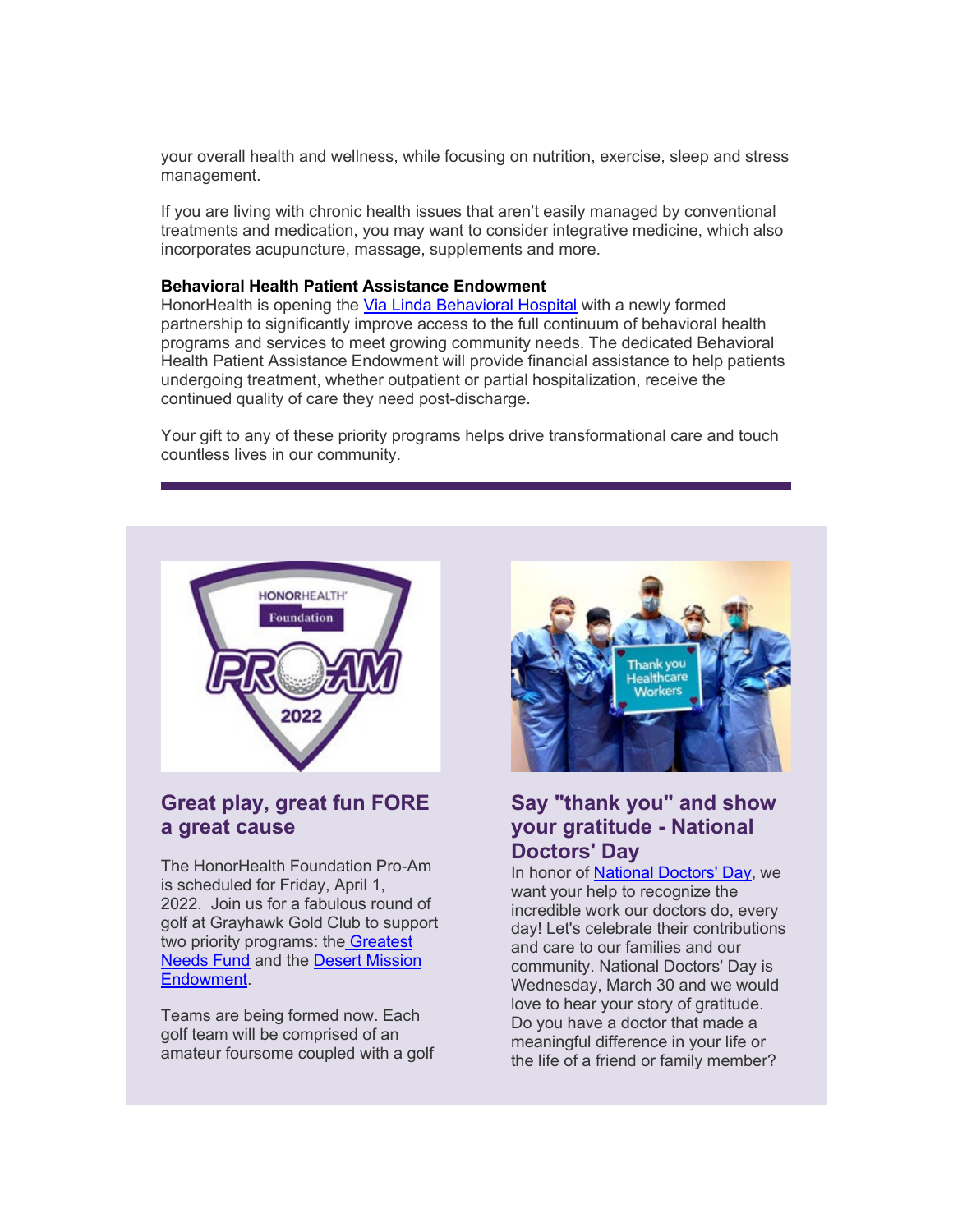professional. You can tee off in the morning or afternoon.

Registration starts at 6 a.m. with the first shotgun start at 7:30 a.m.

Food and refreshments provided. [Register today!](https://urldefense.com/v3/__https:/eml-pusa01.app.blackbaud.net/intv2/j/CF77140A-02B1-4C62-ACFA-A8D24DACA862/r/CF77140A-02B1-4C62-ACFA-A8D24DACA862_d33535db-afd3-4cf2-b20a-c528552561cf/l/750BBCFB-3AD4-4953-BFB6-3BAF6587827D/c__;!!AtGvImiT!mzldLfk1YOpGS8zJ6shJ5eZj8wpYndxVzod4XpsX5IhfgfDNmnT2f0H9up-Hw1ZcLg$)

Share your testimonial with us as we collect inspiring stories. We will make sure it finds its way to the heart of your doctor.

Email your story to us at [Foundation@HonorHealth.com,](mailto:Foundation@HonorHealth.com?subject=Doctors) or use our dedicated ["share your story"](https://urldefense.com/v3/__https:/eml-pusa01.app.blackbaud.net/intv2/j/CF77140A-02B1-4C62-ACFA-A8D24DACA862/r/CF77140A-02B1-4C62-ACFA-A8D24DACA862_d33535db-afd3-4cf2-b20a-c528552561cf/l/2A0270D4-6D64-4A87-B7D2-BD9857AB439F/c__;!!AtGvImiT!mzldLfk1YOpGS8zJ6shJ5eZj8wpYndxVzod4XpsX5IhfgfDNmnT2f0H9up_li_impg$)  [form.](https://urldefense.com/v3/__https:/eml-pusa01.app.blackbaud.net/intv2/j/CF77140A-02B1-4C62-ACFA-A8D24DACA862/r/CF77140A-02B1-4C62-ACFA-A8D24DACA862_d33535db-afd3-4cf2-b20a-c528552561cf/l/2A0270D4-6D64-4A87-B7D2-BD9857AB439F/c__;!!AtGvImiT!mzldLfk1YOpGS8zJ6shJ5eZj8wpYndxVzod4XpsX5IhfgfDNmnT2f0H9up_li_impg$) *"Wherever the Art of Medicine is loved, there is also a love of humanity."* Hippocrates.

### **February is Heart Month**

As Neil Diamond sings, "turn on your heartlight. Let it shine wherever you go…" Touching words as we celebrate the power of the heart this month with a grateful *thank you* for the healing and compassion you give to others through your caring heart.



From gifts that support our [Cardiovascular](https://urldefense.com/v3/__https:/eml-pusa01.app.blackbaud.net/intv2/j/CF77140A-02B1-4C62-ACFA-A8D24DACA862/r/CF77140A-02B1-4C62-ACFA-A8D24DACA862_d33535db-afd3-4cf2-b20a-c528552561cf/l/726BBAA6-0671-4E58-8FB0-1A8C348790E6/c__;!!AtGvImiT!mzldLfk1YOpGS8zJ6shJ5eZj8wpYndxVzod4XpsX5IhfgfDNmnT2f0H9up_odZrWBA$) 

[Centers of Excellence](https://urldefense.com/v3/__https:/eml-pusa01.app.blackbaud.net/intv2/j/CF77140A-02B1-4C62-ACFA-A8D24DACA862/r/CF77140A-02B1-4C62-ACFA-A8D24DACA862_d33535db-afd3-4cf2-b20a-c528552561cf/l/726BBAA6-0671-4E58-8FB0-1A8C348790E6/c__;!!AtGvImiT!mzldLfk1YOpGS8zJ6shJ5eZj8wpYndxVzod4XpsX5IhfgfDNmnT2f0H9up_odZrWBA$) to echocardiogram technology and world-class [cardiothoracic](https://urldefense.com/v3/__https:/eml-pusa01.app.blackbaud.net/intv2/j/CF77140A-02B1-4C62-ACFA-A8D24DACA862/r/CF77140A-02B1-4C62-ACFA-A8D24DACA862_d33535db-afd3-4cf2-b20a-c528552561cf/l/345E81EE-35E8-46E6-89AE-A9B92ECE3CD9/c__;!!AtGvImiT!mzldLfk1YOpGS8zJ6shJ5eZj8wpYndxVzod4XpsX5IhfgfDNmnT2f0H9up_8owj-TA$)  [surgery—](https://urldefense.com/v3/__https:/eml-pusa01.app.blackbaud.net/intv2/j/CF77140A-02B1-4C62-ACFA-A8D24DACA862/r/CF77140A-02B1-4C62-ACFA-A8D24DACA862_d33535db-afd3-4cf2-b20a-c528552561cf/l/345E81EE-35E8-46E6-89AE-A9B92ECE3CD9/c__;!!AtGvImiT!mzldLfk1YOpGS8zJ6shJ5eZj8wpYndxVzod4XpsX5IhfgfDNmnT2f0H9up_8owj-TA$)hearts in our community are keeping the beat because of your generosity.

Why are we celebrating heart month and the act of giving? Because scientific research provides compelling data to support the notion that giving—one's talents, time and treasures—is a powerful pathway for finding fulfillment, purpose and meaning. The outcome... the health of the heart, mind and body is elevated and communities are strengthened.

Happy Heart Month! Thank you for making a difference!